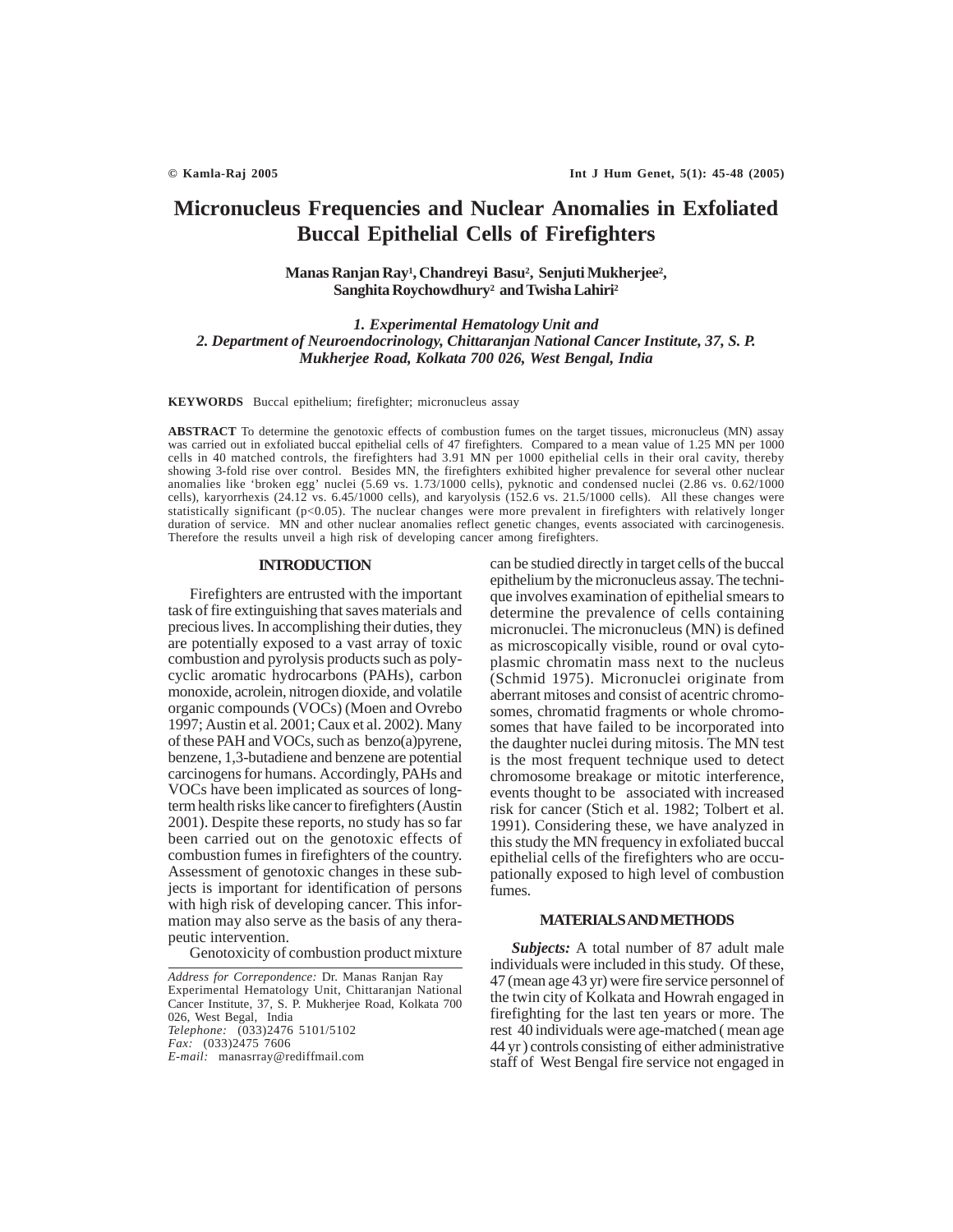fire fighting and government employees of other departments with office jobs. To eliminate different confounding factors that are known to influence MN count, the firefighters and their controls were chosen in a way so that they were comparable in age distribution, ethnicity, food habit, lifestyle like smoking and alcohol consumption, nutritional status and the extent of indoor air pollution at their homes (Table 1).

*Sample Collection and MN Assay:* Exfoliated epithelial cells from buccal mucosa were collected by scraping the middle part of the inner cheeks with wooden spatula after moistening the mouth with water. The cells were smeared on slide, dried in air and fixed with cold solution of 1% glutaraldehyde in 0.1M phosphate buffer (pH 7.5) for 20 min. Then the slides were stained by Feulgen reaction essentially by the modified procedure of Belien et al. (1995): hydrolysis in 5N HCl for 30 min at 27°C, washing in distilled water for 5 min, staining with fresh Schiff reagent (Sigma Chem, USA) for 45 min, and washing in tap water for 15 min. Slides were then counterstained with 0.1% naphthol-yellow for 20 sec. At least 2000 cells of each person were analyzed under light microscope (Leitz, Germany) with 40x dry-lens objective. The slides were illuminated with a halogen light source and the fields of vision were filtered with a monochromatic green filter ( $\lambda$ = 550 nm) for which Feulgen stain shows maximum absorption. An object was considered as MN if it fulfils the established criteria of MN having eight characteristic features (Belien et al. 1995): i. consists of nuclear material, ii. fully separated from the parent nucleus, iii. area is <1/5th of parent nucleus, iv. has lighter staining intensity, v. not fragmented, vi. either round or oval, vii. located within 4-fold the

|  |  | Table 1: Characteristics of the study population |  |  |  |  |
|--|--|--------------------------------------------------|--|--|--|--|
|--|--|--------------------------------------------------|--|--|--|--|

| Variable                                    | Firefighter<br>$(n=47)$ | Control<br>$(n=40)$ |
|---------------------------------------------|-------------------------|---------------------|
| Mean age (range) in year                    | 43.2<br>$(27-56)$       | 44.0<br>$(25-55)$   |
| Current smoker (%)                          | 0                       | 0                   |
| $Ex\text{-}smoker (%)$                      | 4.2                     | 2.5                 |
| Tobacco, betel                              |                         |                     |
| quid chewer $(\%)$                          | 12.8                    | 15                  |
| Alcohol consumption (%)                     | 4.2                     | 5                   |
| Use of mosquito repellant<br>at home $(\%)$ | 95.8                    | 100                 |
| LPG as cooking fuel<br>at home $(\%)$       | 89.4                    | 90                  |
| Food habit: veg/non-veg<br>mixed(%)         | 97.9                    | 97.5                |

shortest axis of parent nucleus, and viii. not more than two MN in a cell. Besides MN, other nuclear anomalies like 'broken egg' (nuclei that appeared cinched), pyknosis (shrunken nuclei), karyorrhexis (nuclear disintegration), and karyolysis (dissolution of nucleus) were evaluated following the criteria of Tolbert et al. (1991).

*Statistical Analysis:* The results were statistically analyzed by Students't' test, and p<0.05 was considered significant.

#### **RESULTS**

Descriptive characteristics of the study populations consisting of 47 firefighters and 40 controls (all males) are compared in Table 1. It is evident that they were similar with respect to age, lifestyle, and indoor air pollution at home etc. This was done in order to minimize the effects of these confounding factors on MN frequency, so that only the effect of combustion products are taken into account.

MN frequency in exfoliated buccal epithelial cells of firefighters was found 3-times higher than the matched controls (3.91 vs. 1.25 per 1000 cells), and the change was highly significant (p<0.01, Table 2). Like MN, other nuclear anomalies were more prevalent in firefighters compared with that of controls. For example, 'broken egg' type of nuclear change was recorded in 3.3-times higher frequency in firefighting personnel. The increase in the prevalence of karyorrhexix and pyknosis was even more, 3.7 times and 4.6-times over control values respectively. However, greatest difference between the firefighters and control subjects was recorded in the frequency of karyolysis: 152.6 per 1000 cells in the former group against 21.5/1000 cells in controls, thereby showing a rise of 7-fold over control (Table 2).

In an attempt to examine the impact of the duration of exposure to combustion fumes on

**Table 2: Micronucleus frequency and nuclear anomalies in firefighters**

| <i><u>Outcome</u></i>        | Control         | Firefighter        |
|------------------------------|-----------------|--------------------|
|                              | $(n=40)$        | $(n=47)$           |
| MN per $1000$ cells $(\%_0)$ | $1.25 \pm 0.12$ | $3.91 \pm 0.19*$   |
| 'Broken egg' (‰)             | $1.73 + 0.22$   | $5.69 \pm 0.49*$   |
| Karyorrhexis (‰)             | $6.45 \pm 0.76$ | $24.12 \pm 1.48^*$ |
| Karyolysis (‰)               | $21.5 \pm 2.2$  | $152.6 \pm 10.19*$ |
| Pyknosis $(\%$ <sup>o</sup>  | $0.62 \pm 0.13$ | $2.86 \pm 0.47*$   |

Results are mean  $\pm$  SE;  $*$ ,

p<0.05 compared with control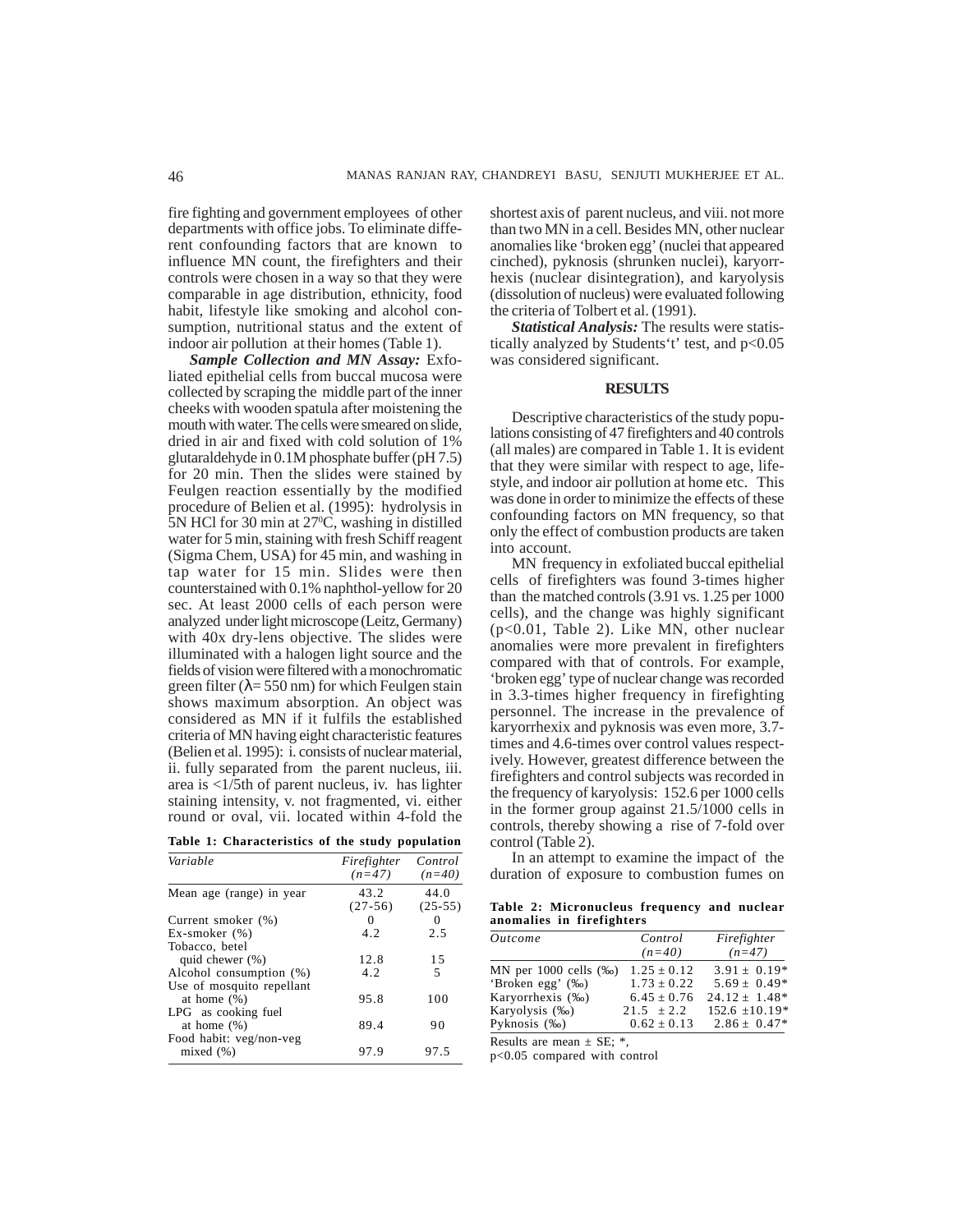MN and other nuclear changes, a comparison was made between persons with relatively shorter (10-19 yr) and longer (20-32 yr) service as firefighter. The results are depicted in Table 3. It is evident that the MN and other nuclear changes were more prevalent in persons having longer service periods. Except for pyknotic nucleus, the differences between these two groups were statistically significant  $(p<0.05$ , Table 3).

**Table 3: Micronucleus frequency and nuclear anomalies in firefighters in relation to length of service**

| <i><u>Outcome</u></i> | Less than 20 years                      | $\geq$ 20 years   |
|-----------------------|-----------------------------------------|-------------------|
|                       | of service $(n=20)$ of service $(n=27)$ |                   |
| $MN$ per $1000$       | $3.21 \pm 0.24$                         | $4.43 \pm 0.32^*$ |
| cells $(\%_0)$        |                                         |                   |
| 'Broken egg' (‰)      | $4.42 \pm 0.53$                         | $6.63 \pm 0.47*$  |
| Karyorrhexis (%)      | $18.2 \pm 1.2$                          | $28.5 \pm 1.7^*$  |
| Karyolysis (‰)        | $105.4 \pm 8.7$                         | $187.5 \pm 11.3*$ |
| Pyknosis $(\%$ o $)$  | $2.62 \pm 0.42$                         | $3.05 \pm 0.51$   |

Results are mean  $\pm$  SE; \*, p<0.05 compared with firefighters with  $< 20$  years of service

#### **DISCUSSION**

Micronuclei are regarded as markers of abnormal mitoses involving chromosomal breakage and missegregated chromatin (Tolbert et al. 1992). Different laboratories have reported variable normal background MN frequency in human oral epithelial cells: 0.04% (Karahalil et al. 1999) , 0.16% (Tolbert et al. 1991), 0.1-0.3% (Fenech et al. 1999) and 0.33% (Burgaz et al. 2002). In the control group of this study we found 0.125% MN, which is in general agreement with the published reports. Increase in the MN frequency in exfoliated cells of firefighters as observed in the present study can be due to the presence of mutagens like PAH and VOCs in combustion products. Several lines of evidence support this hypothesis. First, PAH including mutagenic benzo(a) pyrene are produced by incomplete combustion of organic matter, and they increase MN frequency in oral epithelium ( Karahalil et al. 1999). Second, urinary 1-hydroxypyrene, a measure of PAH exposure, has been found significantly elevated in firefighters (Moen and Ovrebo, 1997; Caux et al. 2001). Third, very high concentrations of VOCs have been recorded in municipal structural fires (Austin et al. 2001), and the concentration of urinary trans,trans-muconic acid, a measure of benzene exposure, has been found greatly elevated in firefighters (Caux et al.

2001).

Besides elevated MN frequency, the firefighters exhibited raised prevalence of several other nuclear anomalies like 'broken egg', pyknosis, karyorrhexis and karyolysis. 'Broken egg' nuclei have no relationship with MN, and its significance is not known (Roberts 1997). Pyknosis and condensed chromatin, on the other hand, are normal features of epithelial cell differentiation and maturation. But they occur at elevated levels in response to cellular injury. While karyolysis is associated with cytotoxicity, pyknosis and karyorrhexix accompany apoptosis (Tolbert et al. 1991), a process under genetic control. Increase frequency of these nuclear abnormalities in buccal epithelial cells of firefighters indicates adverse cellular reaction and/or a surveillance mechanism to eliminate cells with genetic damage.

Micronuclei in exfoliated cells reflect genotoxic events that occurred in the dividing basal cell layer one to three weeks earlier (Tolbert et al. 1991). The MN assay is regarded as an important biomarker to predict the relative risk of cancer in upper aero-digestive tract (Bloching et al. 2000). Thus, greater prevalence of MN in firefighters implies that they are highly exposed to mutagenic insults and therefore are at a greater risk of developing cancer in the upper airways and oropharynx.

## **ACKNOWLEDGEMENT**

The authors thank Department of Environment, Government of West Bengal for financial assistance in carrying out this study.

## **REFERENCES**

- Austin CC, Wang D, Ecobichon DJ, Dussault G 2001. Characterization of volatile organic compounds in smoke at municipal structural fires. *J Toxicol Environ Health A*, **63**: 437-458.
- Belien JAM, Copper MP, Braakhuis BJM, Snow GB, Baak JPA 1995. Standardization of counting micronuclei: definition of a protocol to measure genotoxic damage in human exfoliated cells. *Carcinogenesis,* **16**: 2395-2400.
- Bloching M, Hofmann A, Lautenschlager C, Berghaus A, Grummt T 2000. Exfoliative cytology of normal buccal mucosa to predict the relative risk of cancer in the upper aerodigestive tract using the MN assay. *Oral Oncol*, **36**: 550-555.
- Burgaz S, Erdem O, Cakmak G, Erdem N, Karakaya A, Karakaya AE 2002. Cytogenetic analysis of buccal cells from shoe-rorkers and pathology and anatomy